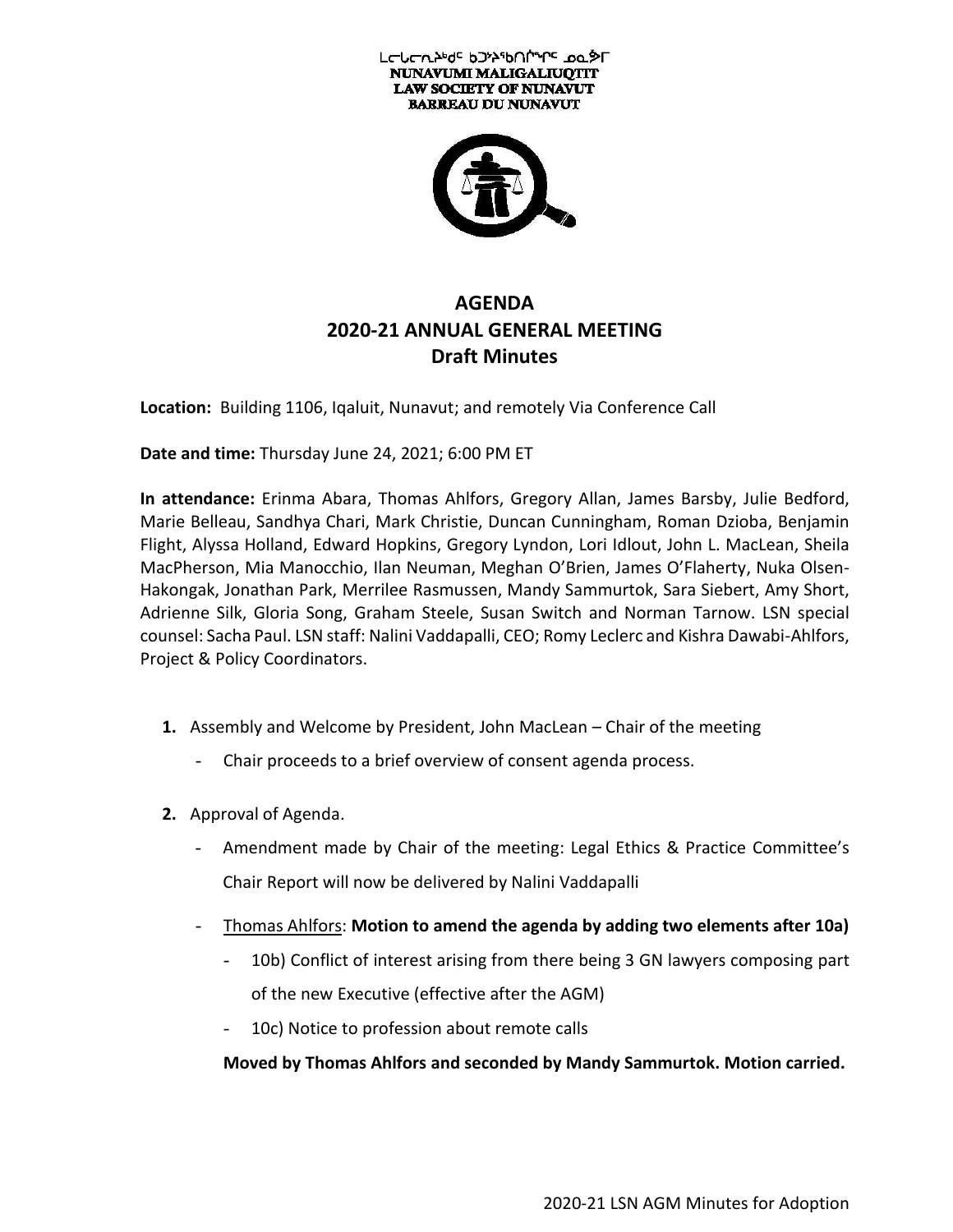- **Motion to adopt the agenda. Moved by Roman Dzioba and seconded by Gregory Allan. Motion carried.**
- **3.** [President's Report](https://www.lawsociety.nu.ca/sites/default/files/AGM/LSN%20AGM%202020-21%20President) John MacLean

Including:

- **a)** Law Program graduates
	- Applications as students-at-law are coming through. Some of them have started articling.
- **b)** Nunavut Lawyers Assistance Program (NuLAP)
	- The Federation of Law Societies of Canada and the Canadian Bar Association have partnered up with the University of Sherbrooke to conduct a national survey into the mental health and well-being of legal professionals in Canada
	- The members of the LSN are encouraged to participate in the survey through the invite sent by the LSN support. The lawyers practicing in the North face different challenges than the lawyers in the South.
- **c)** Contributing to our Community
	- Earlier in June 2021, the president of the LSN, along with the public representative Koovian Flanagan, donated to the food bank program at Joamie Iliniarvik School in memory of the late Justice Beverley Browne.
	- Photos and details are available in the **Polar Barristers** (Spring 2021).
- **d)** Acknowledgments
	- The LSN continues to work on updating their rules and policies. A request will be submitted to the Minister of Justice for a new Legal Profession Act (LPA).
- **4.** Treasurer's Report Roman Dzioba
	- **a)** Presentation of Audited 2020 [Financial Statements:](https://www.lawsociety.nu.ca/sites/default/files/AGM/NLF%20FS%202020%20Adopted%20June%2024%202021%20SIgned.pdf)
		- Financial statements audited by EPR Yellowknife Accounting Professional Corporation.
	- The COVID-19 pandemic has not negatively impacted the finances of the LSN.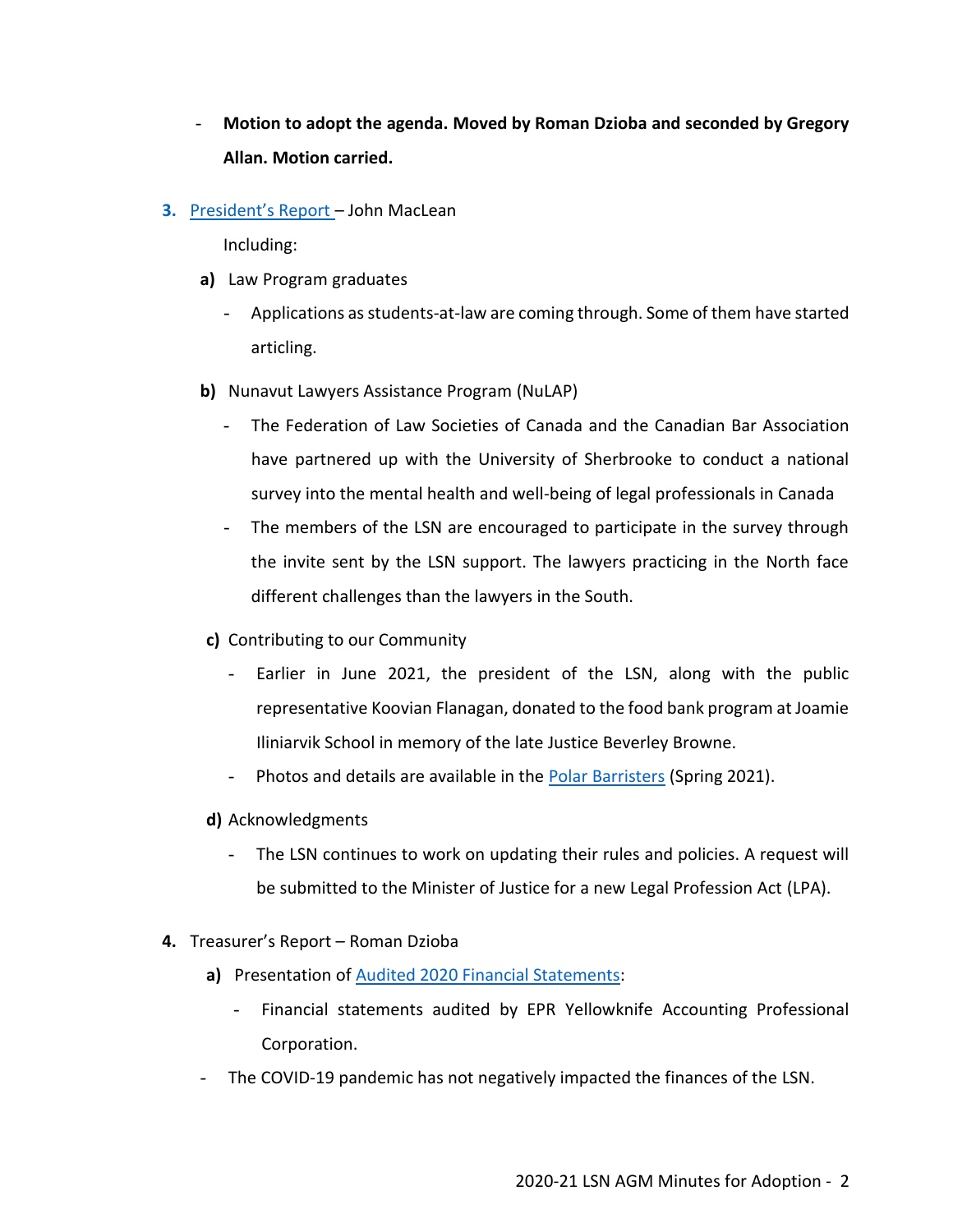- The membership and RAC revenues combined were up about \$35,000 from 2019 to 2020. At the end of 2020, the LSN had a closing balance of just over \$1.4 million for all three accounts combined.
	- $\circ$  Including grants from Justice Canada regarding the prevention of family violence & harassment in the workplace and from Law Foundation of Ontario.
- The investments were slightly down and remain minimal.
- There is a deficit of about \$15,000 in the general account. In 2019, the Society had a surplus of \$27,000 in the general account.
- While the LSN is in a stable financial position, steps are currently been taken to increase LSN's return on investments by transferring most of its funds (operational, assurance and liability) to RBC Dominion Securities which offers a one-on-one approach and tailored financial advice.

## **Question Raised on Treasurer's Report**

- Question from Norman Tarnow: What are the Liability Funds and Assurance Funds? What is the difference between them?
- Answer: Liability funds are for payments for negligence. Assurance funds deal with claims for fraud or other criminally related actions taken by a member.

**Motion to adopt the 2020 LSN audited financial statements. Moved by Lori Idlout and Seconded by Benjamin Flight. Motion Carried.**

### **b)** Appointment of Auditor for 2021

**Motion to Appointment EPR Yellowknife Accounting Professional Corporation as Auditor for the LSN in 2021. Moved by Adrienne Silk and seconded by Mandy Sammurtok. Motion carried.**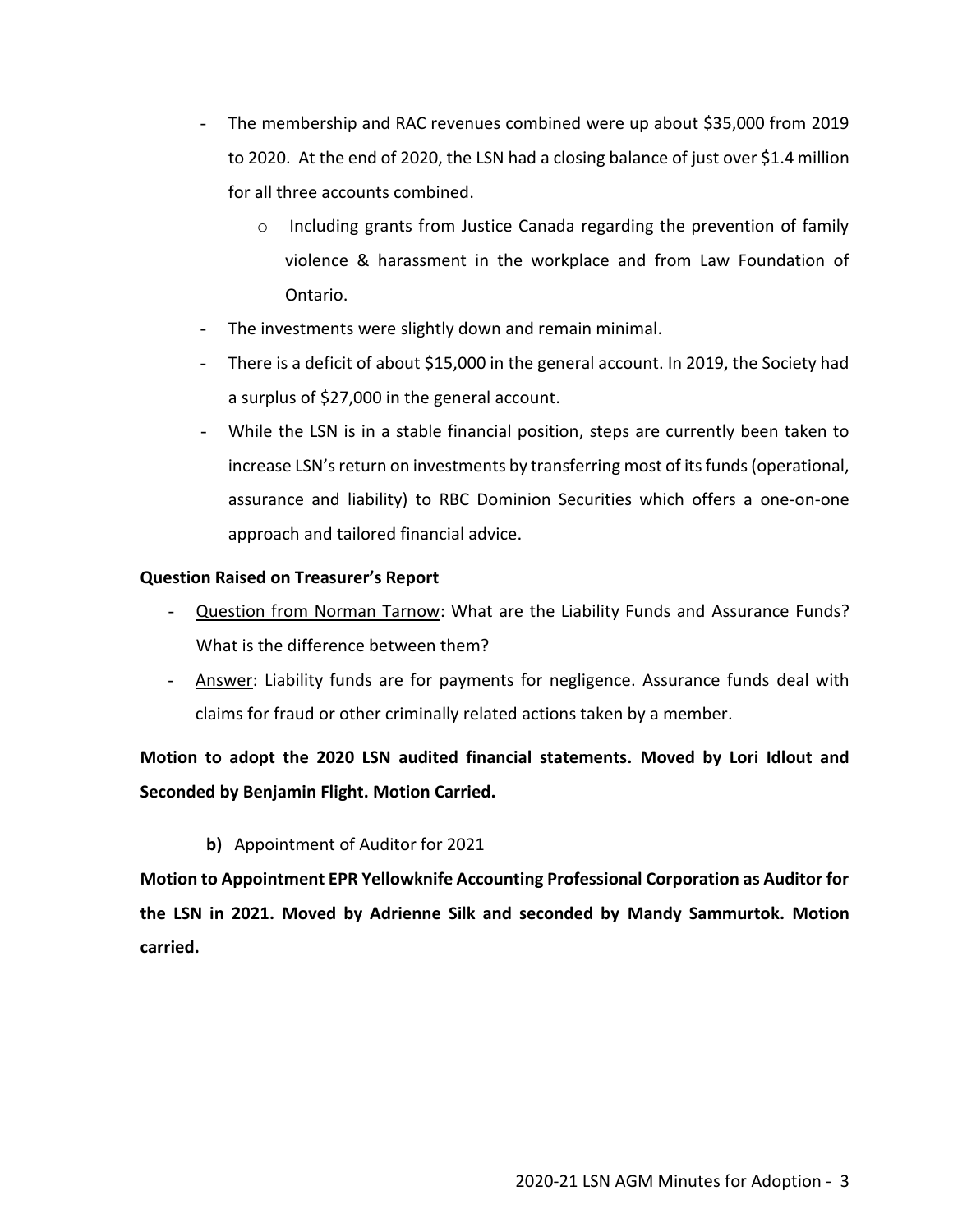- **5.** Standing Committee' Chair Reports:
	- Majority of the reports are included in the consent agenda portion.
	- **a)** [Discipline](https://www.lawsociety.nu.ca/sites/default/files/AGM/LSN%202020-21%20AGM%20Report%20Discipline%20Committee_June%2021%202021%20Final.pdf) Nalini Vaddapalli
		- Acknowledgment of Mr. Thomas Ahlfors, past chair of the Discipline committee, for his commitment and contributions to the committee for over 3 years.
		- The committee is largely composed of resident members with support from long-standing members of the committee. Ms. Sara Siebert is leading the development of a [handbook](https://www.lawsociety.nu.ca/sites/default/files/AGM/FInal%20Draft%20%20Investigation%20Handbook%20TOC%20June%2016%2021%20v1.pdf) for investigators that will incorporate the national discipline standards and will be put forward with training sessions.
	- The LSN received 8 new discipline matters this year. 3 complaints are still ongoing and 3 of them have resulted in advice and direction delivered by members of the Bar.
	- The LSN will be submitting a wish list to the Minister of Justice to amend the LPA that will improve the disciplinary process.
		- o For example, a designated fitness to practice-related process has been identified.
	- **b)** [Legal Ethics and Practice](https://www.lawsociety.nu.ca/sites/default/files/AGM/LSN%202020-21%20AGM%20LEPC%20Report%20June%204%202021%20Final.pdf) Nalini Vaddapalli
		- The LSN is putting forward amended versions of the [mandatory reading list](https://www.lawsociety.nu.ca/sites/default/files/AGM/LSN%20AGM%202020-21_Mandatory%20Reading%20List.pdf) as well as the [supplemental reading list,](https://www.lawsociety.nu.ca/sites/default/files/AGM/LSN%20AGM%202020-21_Supplemental%20Reading%20List.pdf) which includes cultural and historical readings.
			- o Both reading lists will be sent to the membership for consultation.
		- The committee continues to provide guidance to the membership with respect to the practice of law. It has published a notice on [mediation and the Practice of](https://www.lawsociety.nu.ca/sites/default/files/AGM/Notice%20to%20the%20Profession%20-%20Mediation%20June%202021%20Final%20v2.pdf)  [Law](https://www.lawsociety.nu.ca/sites/default/files/AGM/Notice%20to%20the%20Profession%20-%20Mediation%20June%202021%20Final%20v2.pdf) as well as a notice on [Unauthorized Practice.](https://www.lawsociety.nu.ca/sites/default/files/AGM/Notice%20to%20the%20Profession%20-%20Practice%20of%20Law%20and%20UP%20%20June%202021%20Final%20v2.pdf)
			- $\circ$  A notice was also published by the LSN CEO regarding Civility to LSN staff [as well as Social Media and Professional Responsibility](https://www.lawsociety.nu.ca/sites/default/files/AGM/Notice%20to%20the%20Profession%20-%20Civility%20to%20LSN%20Staff%20_%20Social%20Media%20and%20PR%20FInal%20(V2).pdf)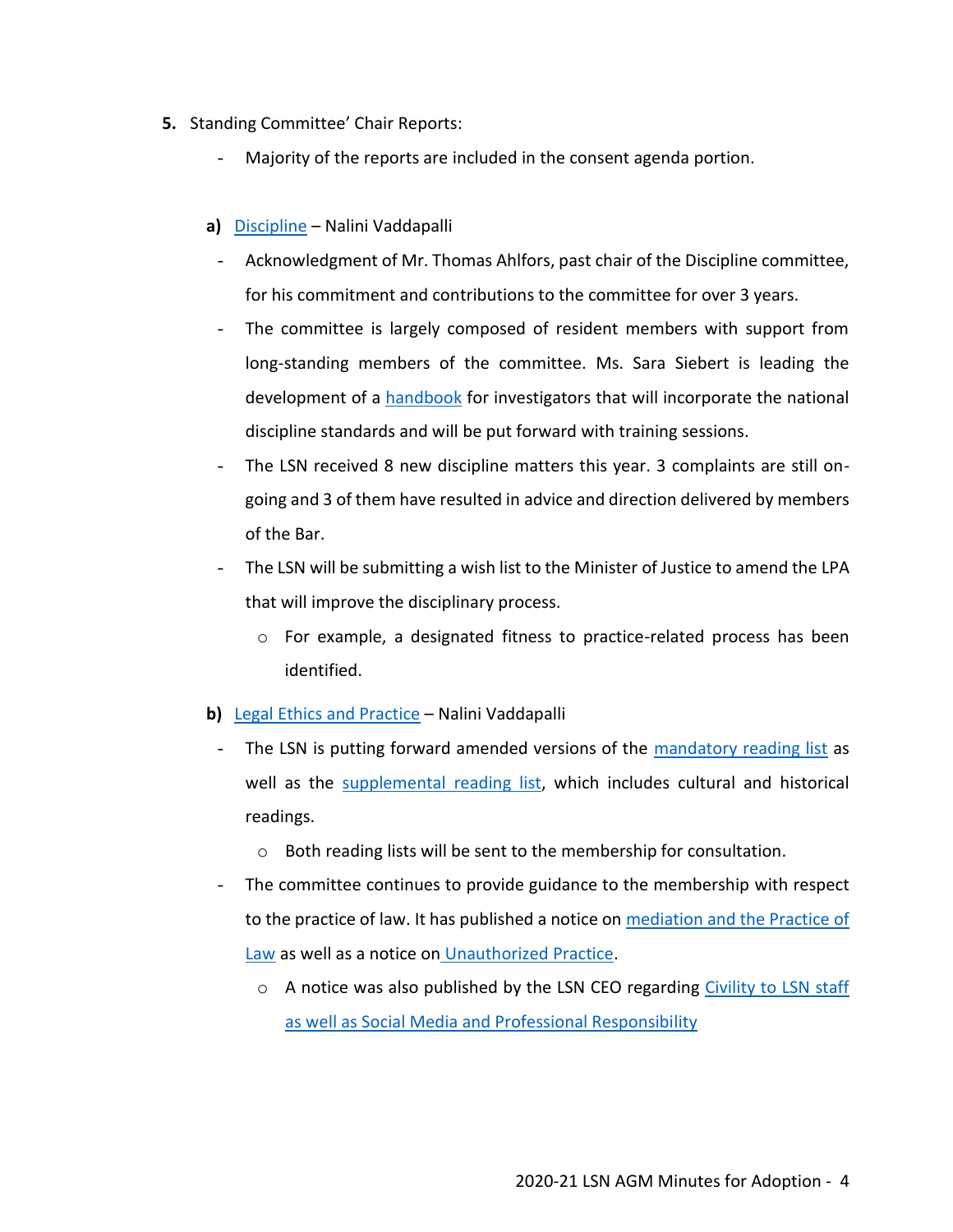- **6.** Rules of the LSN Amendments
	- **a)** [Mandatory Continuing Legal Education](https://www.lawsociety.nu.ca/sites/default/files/AGM/LSN%20AGM_Resolution%20B%20(CLE).pdf) Sandhya Chari
	- The proposed amendments provide for mandatory continuing legal education and include the following:
		- $\circ$  Requirement that each member accumulate 12 hours of eligible CLE each year, at least one of which is related to professional responsibility and ethics, and one related to cultural competency
		- $\circ$  Exceptions for new members, inactive members or those unable to practice
		- o 30-day notice to comply where there is failure to comply
		- o Suspension after 30 days and until compliance
		- o Effective January 1, 2022 to accumulate hours during 2022 for renewal due January 31, 2023

#### **Question & comments raised on the proposed amendments:**

- Question from Sara Siebert: In respect to subsection 53.1(3)(h), how is the Society going to communicate the activities recognized by the Executive to the membership?
- Answer: The Society will not do accreditation. However, the CLE policy includes categories that will help the members to comply with the requirements through the online portal. The LSN will be developing an easier way for members to report their CLE hours as part of the annual renewal.
	- $\circ$  The members can also email the LSN team for enquiries related to CLE activities that may not be fully captured by the categories in place.
- Question from Alyssa Holland: Is the LSN going to provide access to virtual training sessions to allow the members outside the territory to fulfill the new requirement relating to cultural competency?
- Answer: The LSN is committed to provide opportunities to all members to meet the new requirement.
	- o The LSN now has a YouTube channel and is hoping to record upcoming CLE activities and make them available on the web.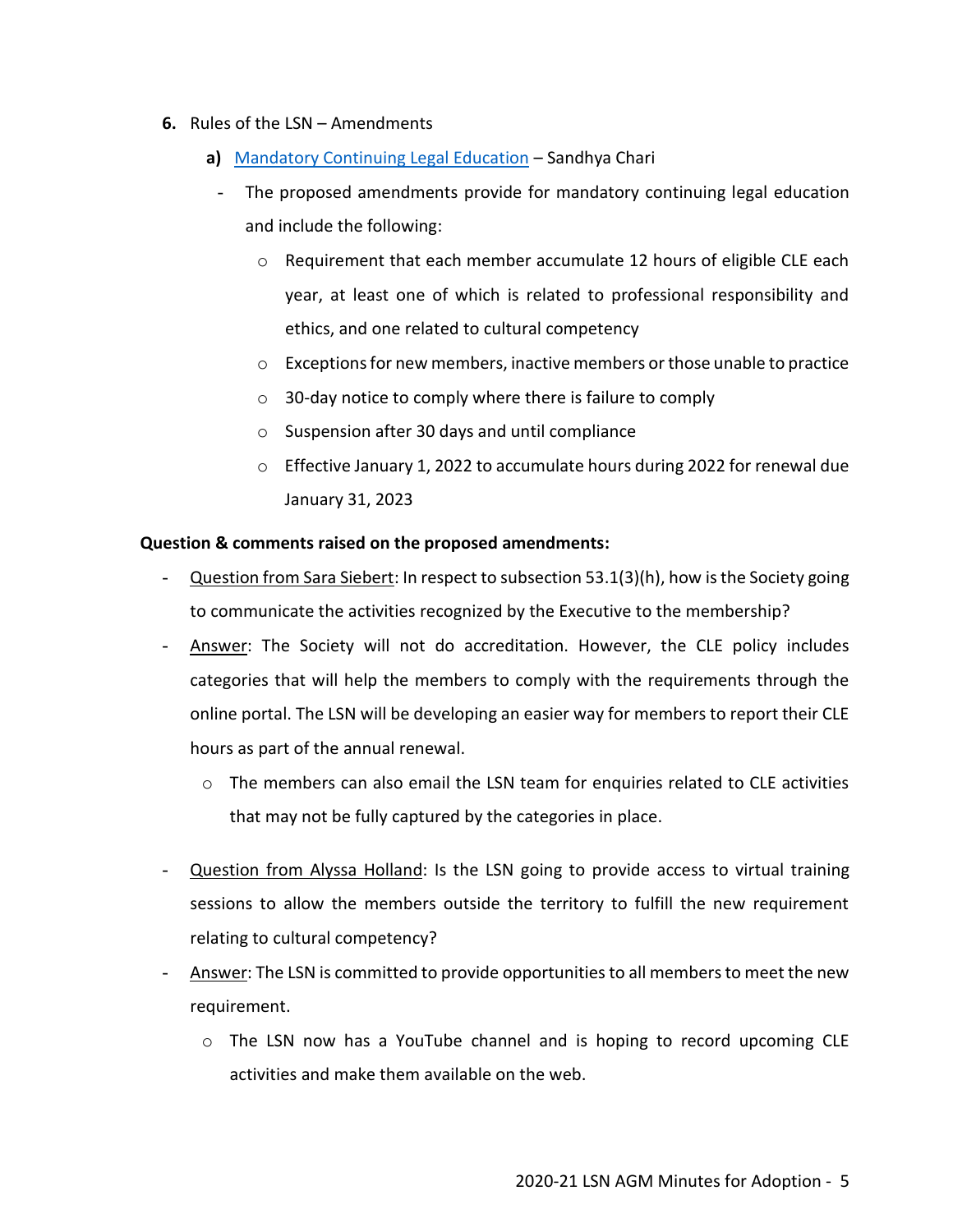- Question from Lori Idlout: Are those CLE requirements consistent with other jurisdictions?
- Answer: When developing these amendments, the LSN wanted to be consistent with other jurisdictions. However, the requirement relating to cultural competency is unique to Nunavut. Considering the particular context of the membership, the LSN's public representative felt strongly about putting this forward.
- Question from Marie Belleau: Supports the idea and appreciates the importance for the lawyers working in Nunavut to have that level of cultural competency. Will Inuit lawyers be exempt from this requirement?
- Answer: The requirement of one hour devoted to cultural competency was put forward by LSN's public representative. The full participation of the membership to this new approach would be important for the plurality of the Bar. This question will be added to the next meeting's agenda of the Executive to be discussed.
	- o The supplemental list is vast and includes cultural competency.
- Comment from Lori Idlout: This item should be discussed at a later Executive meeting. It is not sufficient to say that the public representative brought it up without her being able to answer it.
- Comment from Thomas Ahlfors: Hopes that LSN will offer a wide variety of cultural competency trainings. The requirement would be useful for every member of the Bar to ensure that 100% of the population is well represented by lawyers.

**Motion to adopt the proposed amendments to the Law Society of Nunavut Rules to provide for Mandatory Continuing Legal Education. Moved by Sandhya Chari and seconded by Benjamin Flight. Motion carried.**

- **7.** [Executive Election Results](https://www.lawsociety.nu.ca/en/news/2021-22-executive-election-results?language_content_entity=en) (2021-22)
	- William Lu was elected by acclamation to the LSN Executive.
	- Jay (William) Matheson was elected by acclamation to the LSN Executive.
	- New 2021-22 Executive Committee will take office soon after the AGM.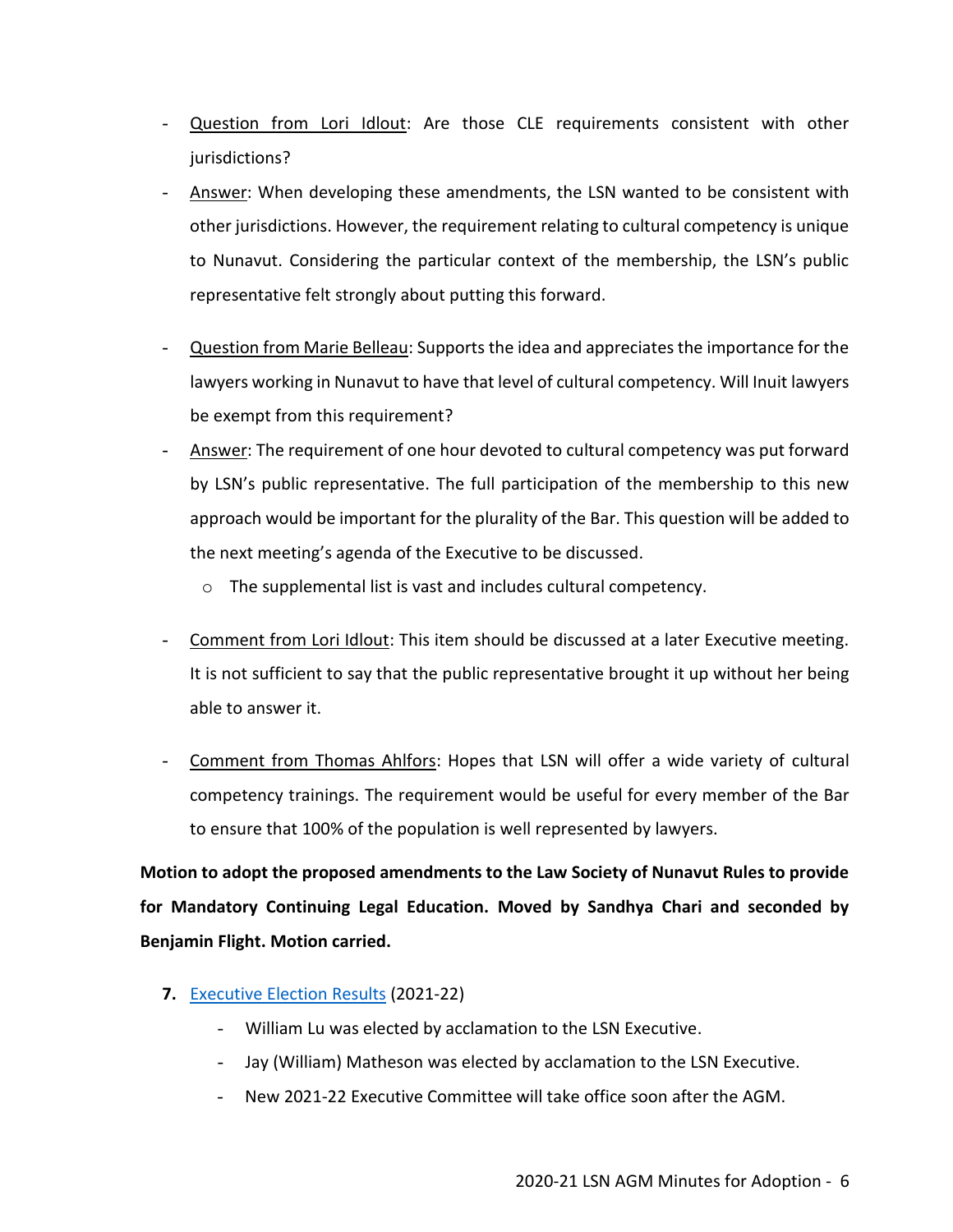## **8.** 2020 [Neil Sharkey Volunteer Award Recipient](https://www.lawsociety.nu.ca/sites/default/files/public/Newsletter_Polar_Barristers/fall_2021/LSN%20Polar%20Barrister%20Newsletter%20-%20Marie%20Belleau%20FINAL_web.pdf)

- Marie Belleau is the 2020 recipient of the Neil Sharkey Volunteer Service Award for her contributions made to the Law Society of Nunavut and the Nunavut Law Foundation.
- Ms. Belleau served as Chair of the Nunavut Law Foundation for 6 years. She demonstrated a tireless commitment to the foundation's mandate to provide legal education, law reform, research, access to justice projects and championing the work of the foundation to support the law students in Iqaluit and across Canada.
- Ms. Belleau will receive an Inuit art piece and a donation will be made on her behalf to a community/not-for-profit organization based in Nunavut.

## **9.** [Chair of the Nunavut Law Foundation's Report](https://www.lawsociety.nu.ca/sites/default/files/AGM/2020%20NU%20Law%20Foundation%20AGM%20Report%20Final%20v3.pdf) – Nalini Vaddapalli

- Given the COVID-19 restrictions, the Foundation didn't have the opportunity to undertake significant outreach activities to share the different awards and grants. It did, however, provide approximately \$16,000 in grants to the Nunavut Law Program students.
- Upinnaqtuq awards for the years 2020 and 2021 were combined and the Foundation awarded approximately \$7,000.
- There was an end of year transfer of levies owing from the LSN to the Foundation as per the [audited financial statements](https://www.nunavutlawfoundation.ca/wp-content/uploads/2021/08/NLF-FS-2020-Adopted-June-24-2021-SIgned.pdf) (\$8,175). It has been paid.
- The rest of the year was spent devoting time to improving the investments of the Foundation with funds transferred to RBC Dominion Securities.
- The issue about the interests on lawyer trust accounts (IOLTA) will be included once again in next year's AGM agenda.

### **10.** Other business

- **a)** Member Resolution [\(Common Standards for Law School Curricula\)](https://www.lawsociety.nu.ca/sites/default/files/AGM/LSN%20AGM%202020-21_Resolution%20A%20(Sine%20Die).pdf) Thomas Ahlfors
	- The Rules committee has raised some issues regarding those amendments.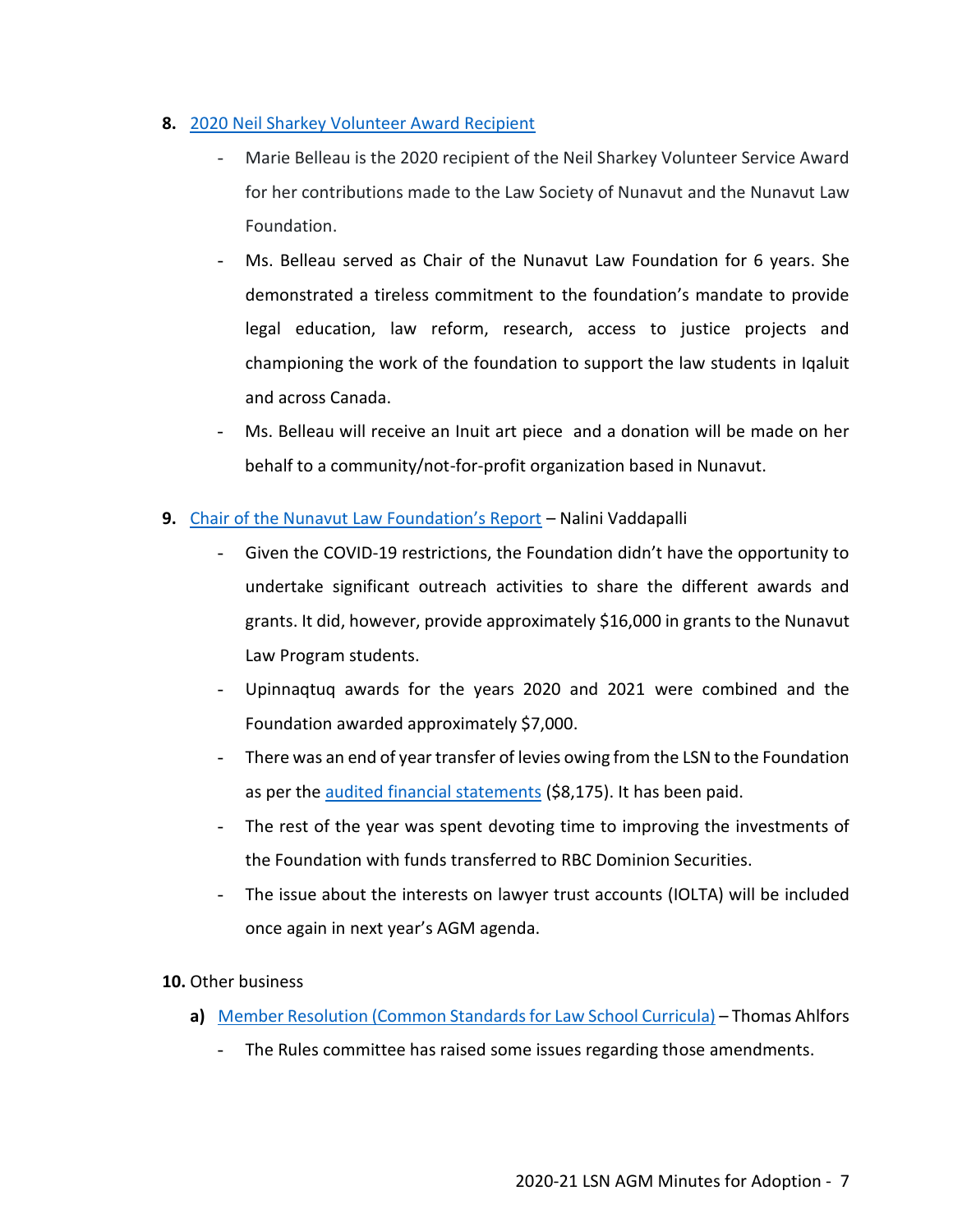- This motion dates from [2014,](https://www.lawsociety.nu.ca/sites/default/files/AGM/LSN%20AGM%202020-21_Resolution%20A_LSN%202013-14%20AGM%20Minutes%20(Excerpt).pdf) when other law societies decided not to approve the proposed law school at Trinity Western University (TWU). Its objective was to provide guidelines to decide how they should or should not approve law schools.
	- $\circ$  The Supreme Court decision<sup>1</sup> in the TWU matter focused on the Law Society's role to regulate the legal profession in the public interest.
- The LSN membership has voted on a resolution in 2015 not to approve any other law schools until this resolution has been dealt with.

## **Comments raised from the resolution**

- Comment from John MacLean: When sending the wish list to the minister to amend the LPA, the LSN will ask for a statement of purpose.
	- o The next Executive should hold public discussions on the matter and on the role of the LSN, in addition to what the Supreme Court already said.

**Motion to remove the restriction on the Executive approving any law school. Moved by Thomas Ahlfors and seconded by Merrilee Rasmussen. Motion carried.**

**Motion to withdraw the member'sresolution on common standards for law school curricula. Moved by Thomas Ahlfors and seconded by Mandy Sammurtok. Motion carried.**

- **b)** Discussion on the potential conflict of interest raising from there being 3 GN lawyers on the new Executive – Thomas Ahlfors
	- As a practical concern, in the event of questions relating to the Government of Nunavut, the GN lawyers will have to recuse themselves. This will result in only 2 members of the Executive not being in a conflict of interest, which does not result the quorum provided for in the LSN Rules.
		- o The Law Society of British Colombia indicates that there is conflict of interest if the organization that regulates lawyers is directly or indirectly controlled by the government. There is therefore a potential perceived

<sup>1</sup> 2018 SCC 32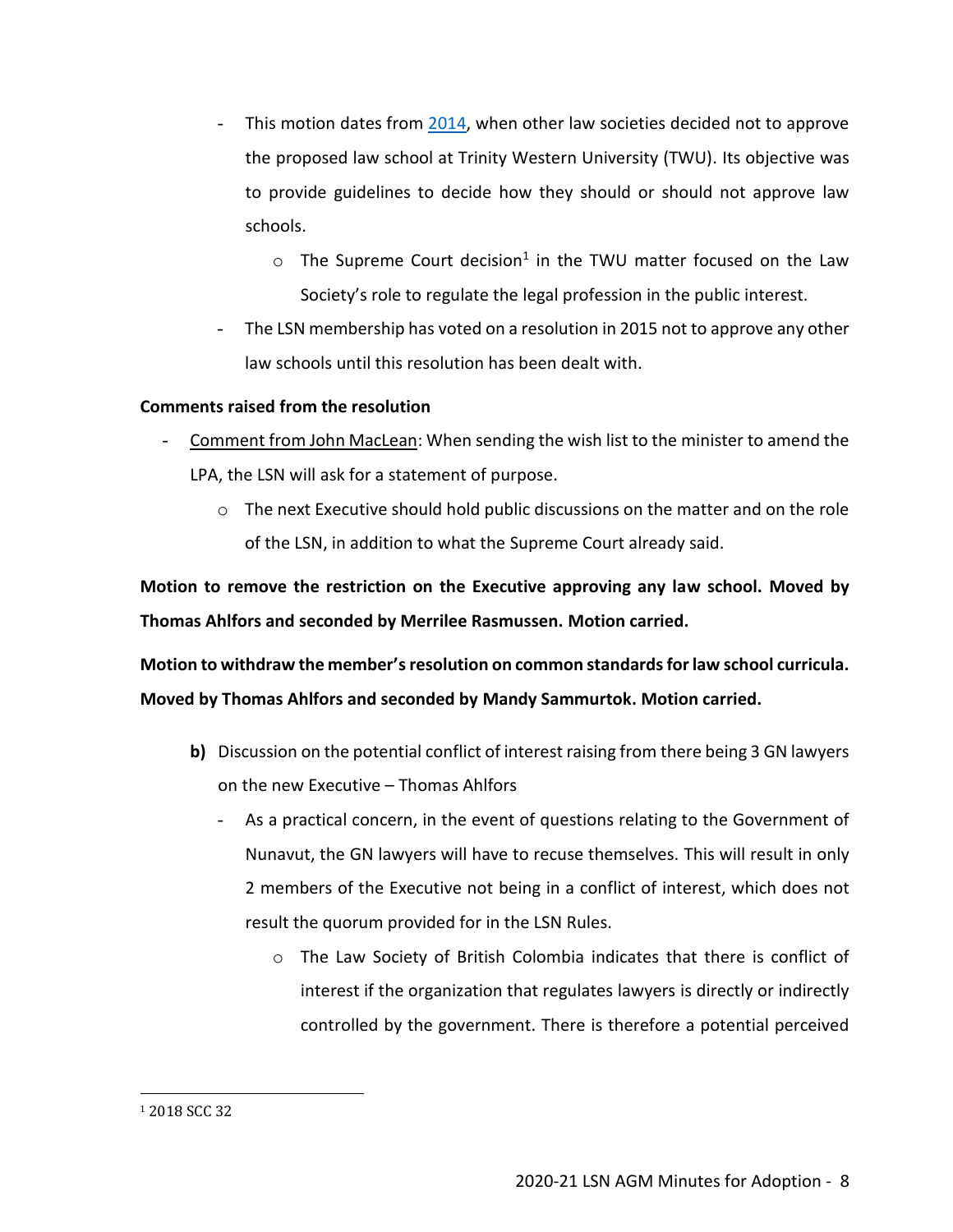conflict of interest if one perceives the LSN as an extension of the government.

o One of the newly acclaimed Executive members should then resign.

#### **Comments and questions raised from the discussion**

- Comment from Sandhya Chari: When reviewing applications for new members, an Executive member will not recuse themselves automatically if they have the same employer as the individual putting their application forward. They would do so if they took part in the hiring process of that particular individual.
	- $\circ$  Ms. Chari appreciates the importance for the Executive to represent the diversity of employers present on the territory. However, there is this practical difficulty to find people to join the Executive, as it is a voluntary position.
- Question from Gregory Lyndon: Has this situation ever happened before? And if so, how was it dealt with?
- Answer: It didn't seem to have happened before in Nunavut. However, this situation happens regularly in the NWT.
- Question from Norman Tarnow: Could the quorum in question be reduced from 3 to 2?
- Answer: It is not ideal. It would most possibly require a rule amendment.
- Comment from John MacLean: In the event of discipline procedures, whenever an employee from the Government of Nunavut is involved, that particular Executive member would always declare conflict and recuse themselves from the discussion.
	- o As per member applications, Executive members always recuse themselves when the application concerns a member of their team.
	- o Mr. MacLean trusts the incoming Executive to have suitable policies and procedures in place.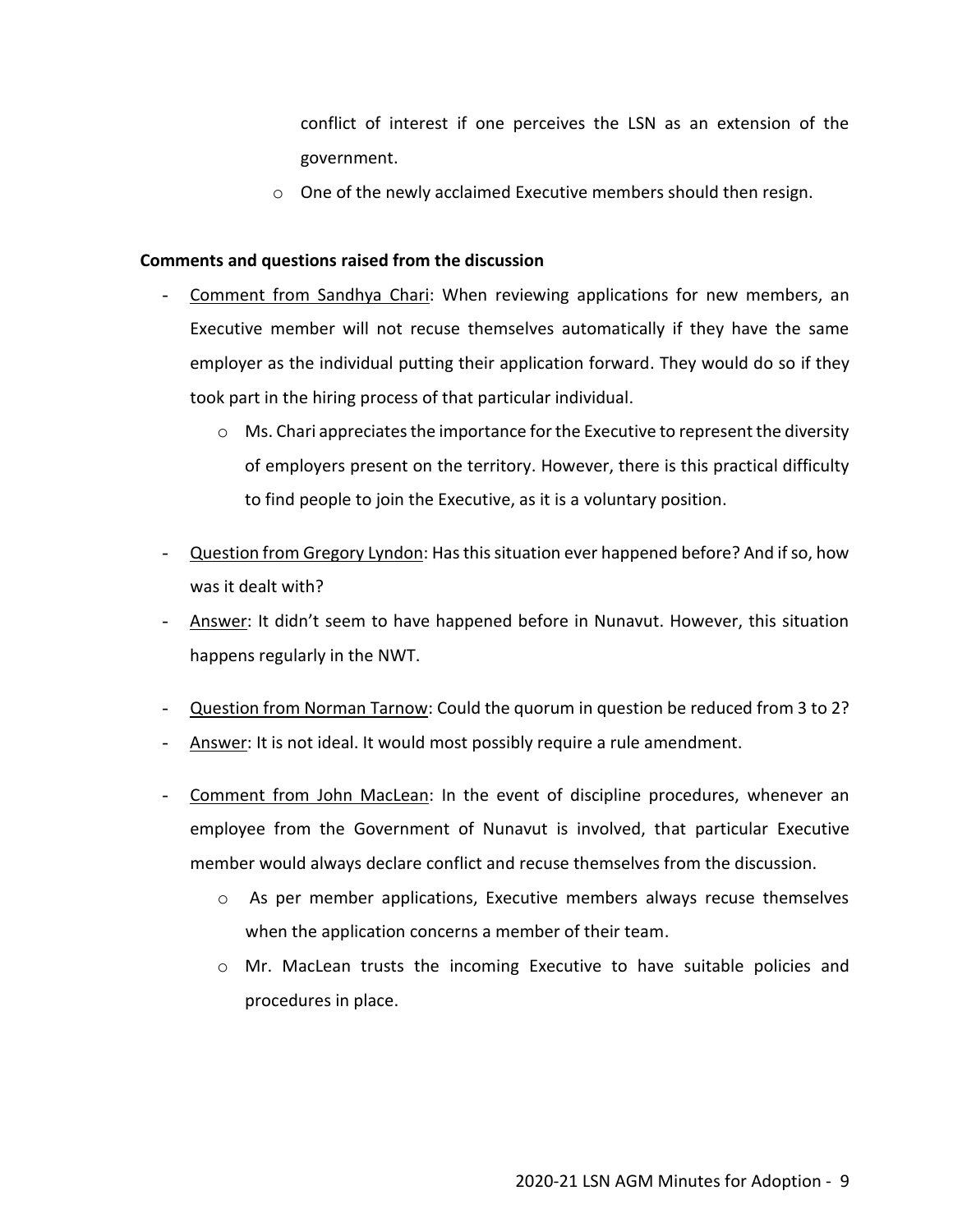- Comment from Thomas Ahlfors: The Executive should consider looking at the Rules to provide for this kind of situations and should continually be aware of this perception issue.
	- o Mr. Ahlfors shares his concern particularly about the letter the LSN will send to the minister to amend the LPA.
- Comment from Sandhya Chari: Shares that she had this potential conflict of interest on her list of discussion for the first meeting of the incoming Executive. It is an issue that often comes up for the Executive and the standing committees.
	- o The letter to be sent to the Minister of Justice was considered by the last Executive (which was not composed of a majority of GN lawyers). The members can have confidence in that initial work.
- Comment from Sara Siebert: Thanks Mr. Ahlfors for raising this issue and appreciates Ms. Chari's comments to have it as an agenda item for the next upcoming Executive meeting. The perception of conflict of interest is important, but it needs to be balanced with the fact that nobody else has put their name forward.
	- o If there is an issue of quorum, could a subcommittee be formed for that particular project that would be chaired by one of the Executive members and would bring some additional members? That subcommittee could then report back to the Executive.
	- $\circ$  It would be important that the Executive reports back to the membership as to what procedures have been put in place regarding this issue.
- Question from Gregory Lyndon: Do government lawyers go through a process internally before taking on a formal volunteer role outside of government?
- Answer: As for the Government of Nunavut, yes, the Deputy minister's approval is required.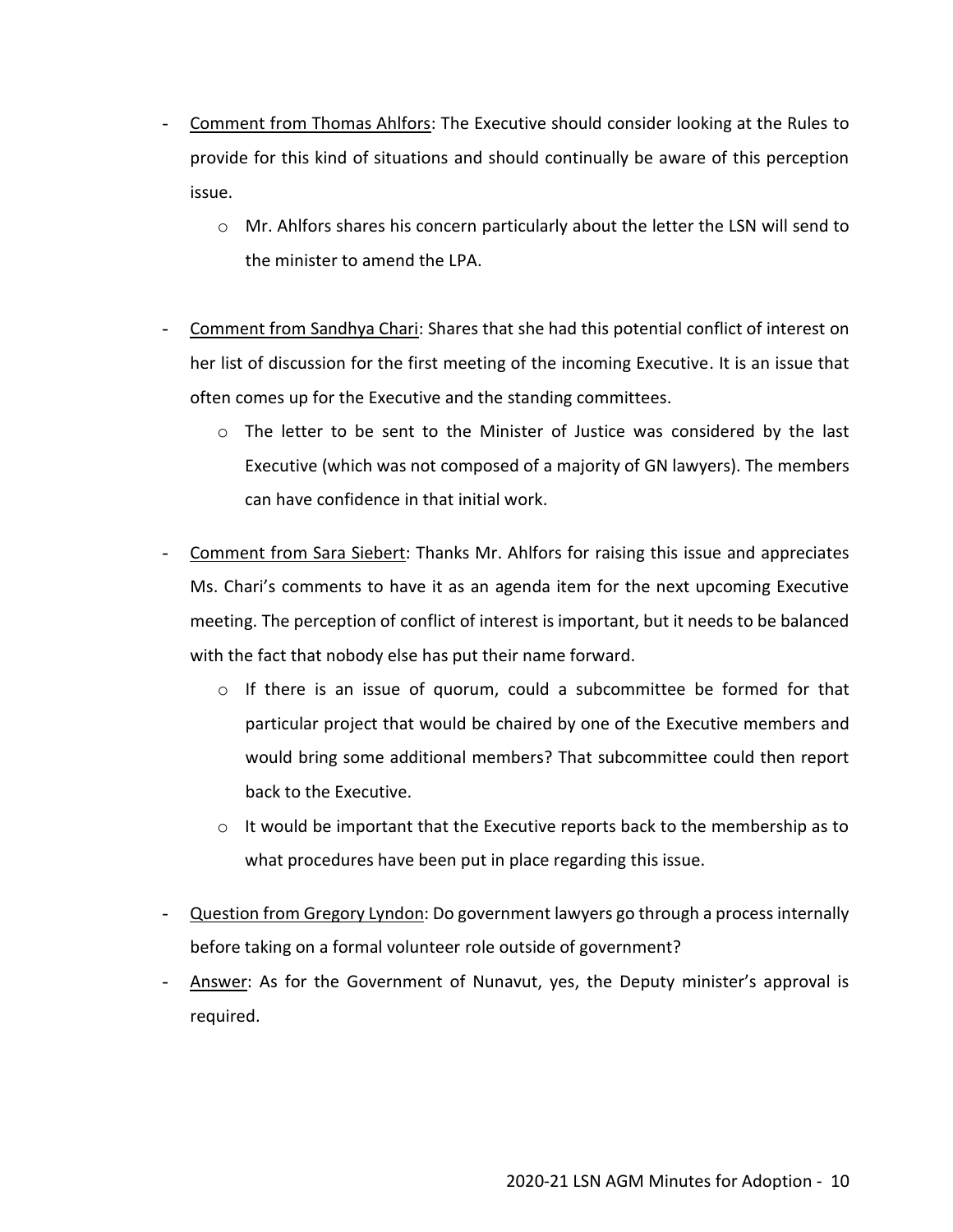- **c)** Discussion on the Notice to the Profession regarding remote calls
	- Question from Thomas Ahlfors: As per the notice sent to the individuals with a restricted appearance certificate (RAC), is there another requirement for them to follow other than taking the oath?
	- Answer from Sacha Paul (legal counsel to the LSN): under s.21(4) of the LPA, the RAC satisfies the condition for enrolment.
	- Question from Thomas Ahlfors: How do individuals get a RAC? Are they required to certify that they have read the reading list?
	- Answer from Sacha Paul: When someone gets a RAC, they are not required to do the reading list. It is recommended that the Rule Committee looks further into this question to make individuals wanting a RAC to do the reading list. However, as the LSN Rules stand out now, it is not required.
	- Answer from John MacLean: A combined application (regular membership & RAC) goes through the same process as a regular application.
	- Question from Thomas Ahlfors: Do all applications for RAC go before the Membership and Admission Committee (MAC) and the Executive Committee? To get advantage of the process indicated in the notice to the profession, are individuals required to have a combined application or do they simply must have a RAC?
	- Answer from Sacha Paul: About 95% of the individuals that took advantage of the notice to the profession have combined applications. 5% have solely a RAC. For the individuals that solely have a RAC, it is true that their application didn't require to go before the MAC. The Deputy Secretary can issue the RAC.
	- Question from Thomas Ahlfors: Would it be possible for an individual to get a RAC and then choose to become a member of the Nunavut Bar by simply taking the oath remotely?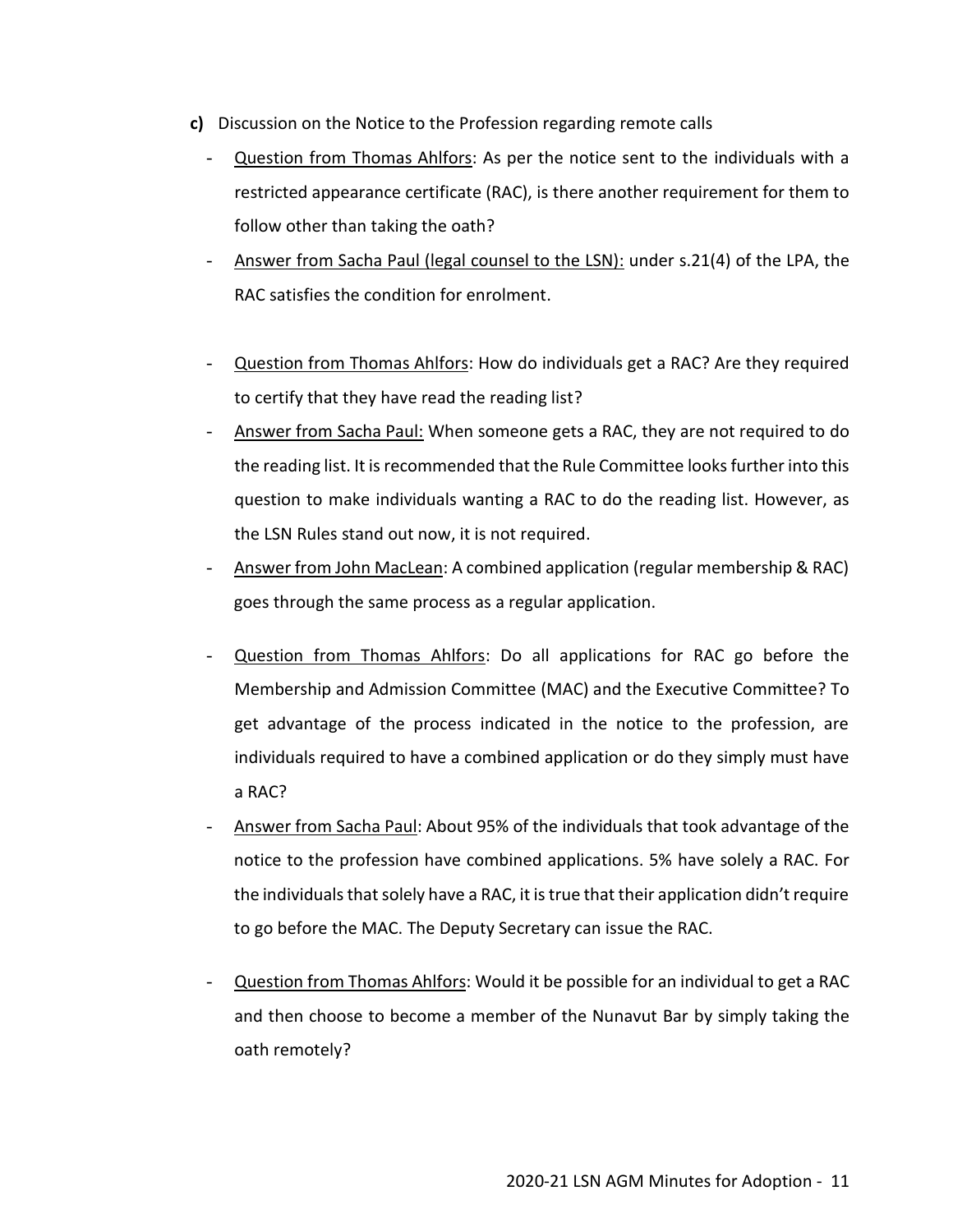- Answer from Sacha Paul: If an individual has a RAC, s.21(4) of the LPA allows the remote call.
- Answer from John MacLean: The Executive considered this issue in the context of the travel restrictions imposed because of the COVID-19 pandemic. Those restrictions made it difficult/impossible for lawyers to come in Nunavut for a call ceremony.
	- $\circ$  The LSN has asked the Nunavut Court if they would consider remote calls and they refused. The Executive then sought legal advice whether there was an alternative process and Mr. Paul gave a legal opinion that pursuant to the LPA, the remote call was possible.
- Comment from Sandhya Chari: In a practical point of view, many individuals were waiting to be called to the Bar since they couldn't travel to the territory because of the travel restrictions. This situation also created a budgeting issue for the LSN. For the Society to continue its mandate in the public interest, those individuals needed to be called.
- Question from Thomas Ahlfors: The NWT have a similar provision to s.21(4) of the LPA. Their interpretation of the provision is very different from the interpretation given by the LSN. When looking at the LSN Rules, s.52(7) indicates that the Secretary, when enrolling a person as a member under subsection 21(3) or (4), shall furnish that person with a certificate of enrolment in Form P or Form Q. Which certificate of enrolment is being issued to the RAC holders in the process indicated in the notice to the profession?
- Answer from Nalini Vaddapalli: There have been amendments to the forms, including amendments to the oaths which have been at the request of the Court.

**Motion for the LSN to cease immediately issuing certificates of enrolment that are different in substance from those found in the forms in the LSN Rules. Moved by Thomas Ahlfors. No second. Motion fails.**